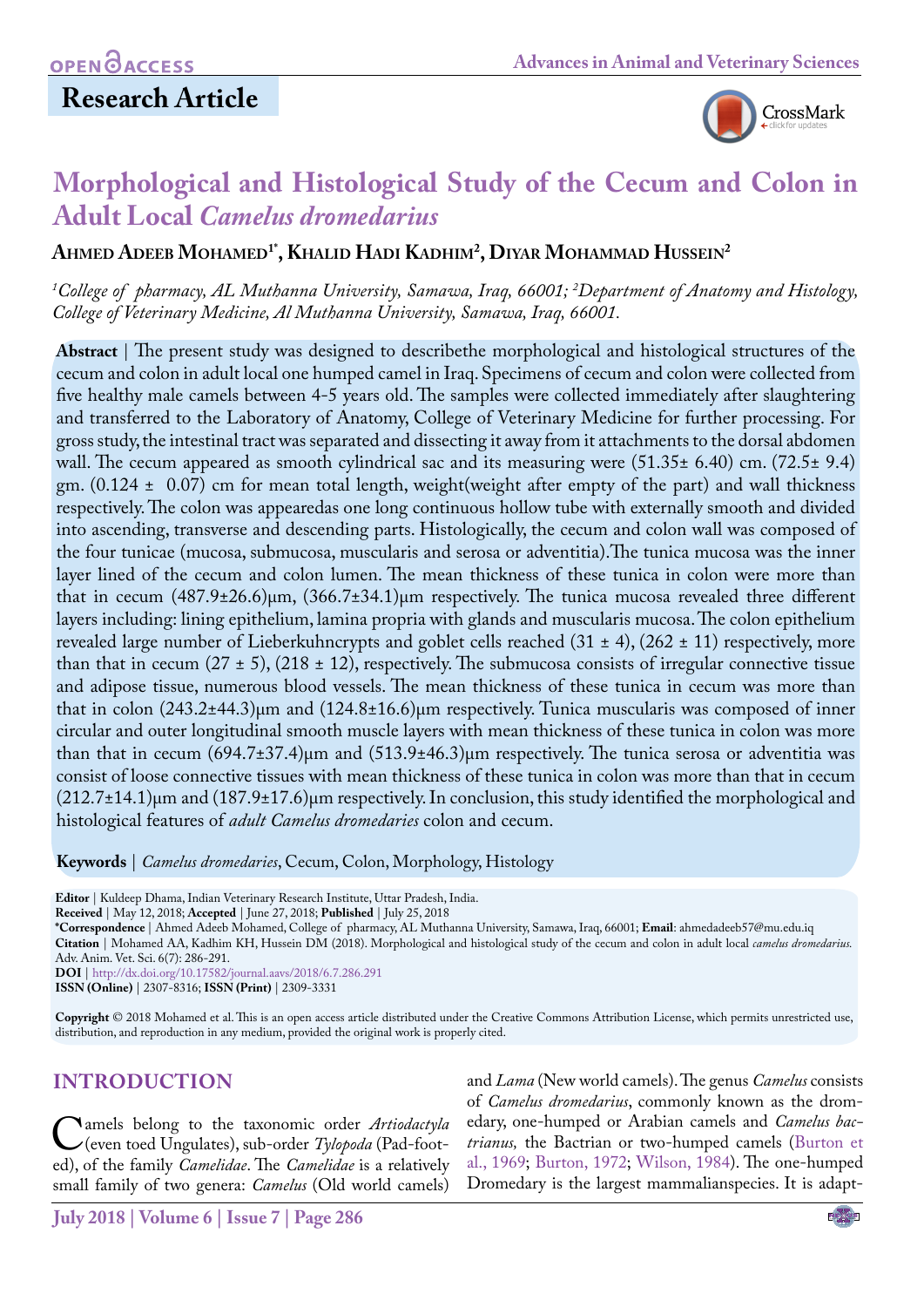## **OPEN**<sub>d</sub>

ed to the desert where thorny plants with rough and hard stems grow and with its high temperatures and extreme desiccation ([Bello et al., 2012](#page-4-2)). Dromedary camel is widely distributed in the desert of the Arabian countries. It is characterized by its ability to tolerate greater than 30% water loss, which is generally impossible for other mammals [\(Rizk et al., 2017\)](#page-5-1). One- humped Camel is an important multi-purpose animal in arid and semi-arid areas of the world. There are about 20 million camels in the world ([FAO, 1992](#page-5-2)). They are kept for a variety of purposes e.g. transportation, racing [\(Osuebeni et al., 1999\)](#page-5-3), and as source of human food ([Dorman, 1986\)](#page-5-4). The digestive anatomy and physiology of dromedarian camel at embryonic level is least understood when compared to Llama, Guanaco, Cattle, Sheep, Goat and Pig [\(Cummings et al.,](#page-5-5) [1972](#page-5-5); [Bustinza, 1979\)](#page-4-3). The description of dromedarian camel is usually made as if it is identical with Llama species [\(Cummings et al., 1972\)](#page-5-5).Though, they are pseudo-ruminants that possess a three-chambered stomach, lacking the omasum that is part of the four-chambered stomach of the order Ruminantia [\(Bustinza, 1979;](#page-4-3) [Wilson, 1995\)](#page-5-6). The true camels (*Camelus dromedarius and Camelus bacterianus*) are closely related anatomically to the South American Camelids ([Franco et al., 2004](#page-5-7)).The large intestine consists of different parts (segments) with various functions. The segments of these parts are: the transverse colon, ascending colon, appendix (when present), descending colon, rectum and anus ([Dyce et al., 2010](#page-5-8)). In the process, fecal balls are formed, which can be passed through the rectum and are expelled out the anus [\(Cummings et al., 1972](#page-5-5)). Review of literature revealed scarce information concerning colon and cecum micro and macro anatomy of local Iraqi camel. Consequently, this study designed to describe the gross and microscopic features of the cecum and colon of the one-humped Dromedary (*Camelus dromedarius*).

## **Materials and methods**

Specimens were collected from five healthy local onehumped camel males *(Camelus dromedarius)*, between 4 to 5 years old that slaughtered at AL-Muthanna abattoir. All collected specimens were free from gross pathological changes. For gross study the intestinal tract was separated and dissecting it away from it attachments to the dorsal abdominal wall, the total length, thickness of wall and weight of the cecum and colon (weight after empty of the parts) (Perez, 2016), measured by digital electronic verinia, measurement tape and ruler. The cecum was taken from the apex border to the caeco-colic junction. The length of the colon was taken from the ileo-caeco-colic junction to the beginning of the sacculation at colo-rectal junction. For histological study one centimeter of different segments of cecum and the colon (proximal anza, centripetal, centrifugal, and distal anza) were fixed in 10% formalin for 48 hours at room temperature. The tissues were processed

#### **Advances in Animal and Veterinary Sciences**

following standard histological procedure (dehydration with an ascending grade of alcohol, clearing in xylene and impregnation (embedding) in liquid paraffin wax) was performed. Immediately after embedding, the specimens were processed for histology using standard histological techniques. The tissues were sectioned at 5 μm thickness and stained with hematoxylin and eosin (H&E) [\(Luna,](#page-5-9)  [1968\)](#page-5-9). The slides were then dipped in xylene and mounted with cover slip using DPX mounting medium. The slides were examined under light microscope and images were captured by connected digital camera. The following layers were examined and measured:

1- Thickness of the tunica mucosa (epithelium, lamina propria and muscularis mucosa), tunica submucosa, tunica muscularis (circular and longitudinal layers) and tunica serosa.

2- Crypts of Lieberkuhn and goblet cells counts, ten sections from each part, in each section the crypts and cells in ten microscopic fields were counted. (Longitudinal sections used only).

The mean  $(X-)$  and the standard error  $(S.E)$  were calculated for 5 slides for each part of the examined tissue [\(Al-Ra](#page-4-4)[wi and Kalaf-Allah, 1980](#page-4-4)).

## **Results**

The cecum was appeared as a blind-ending piece of gut that arises at the junction of the ileum and colon and attached to mesentery at the right side of abdomen [\(Fig](#page-2-0)[ure 1\)](#page-2-0). Thececum mean length, weight after removed of the contents and mesenteriesand thickness of wall were (51.35± 6.40) cm, (72.5± 9.4) gm and (0.124 ± 0.07) cm respectively ([Table 1](#page-1-0)). The colon appeared as one long continuous hollow tube ([Figure 1\)](#page-2-0)**,** and its mean length, weight after removed of the contents and mesenteries and wall thickness were (642.44±34.12) cm. (863.6±32.4)gm and (0.158±0.06) cm respectively ([Table 1\)](#page-1-0).

<span id="page-1-0"></span>**Table 1:** Measurement of length(cm), weight(gm) and thickness of the wall(cm), of the cecum and colon  $(X \pm S.E)$ .

| Measure/<br>Part | Length $(cm)$                                        |                | Weight(gm) Thickness(cm) |
|------------------|------------------------------------------------------|----------------|--------------------------|
| Cecum            | $51.35 \pm 6.40$                                     | $72.5 \pm 9.4$ | $0.124 \pm 0.07$         |
| Colon            | $642.44 \pm 34.12$ $863.6 \pm 32.4$ $0.158 \pm 0.06$ |                |                          |

Macroscopically, the colon was divided into ascending, transverse and descending parts. The ascending colon had three ansa: the proximal ansa, the spiral ansa and the distal ansa. The ascending colon was the most developed portion of the colon and located in the abdomen left side ([Figure](#page-2-1)  [2](#page-2-1)).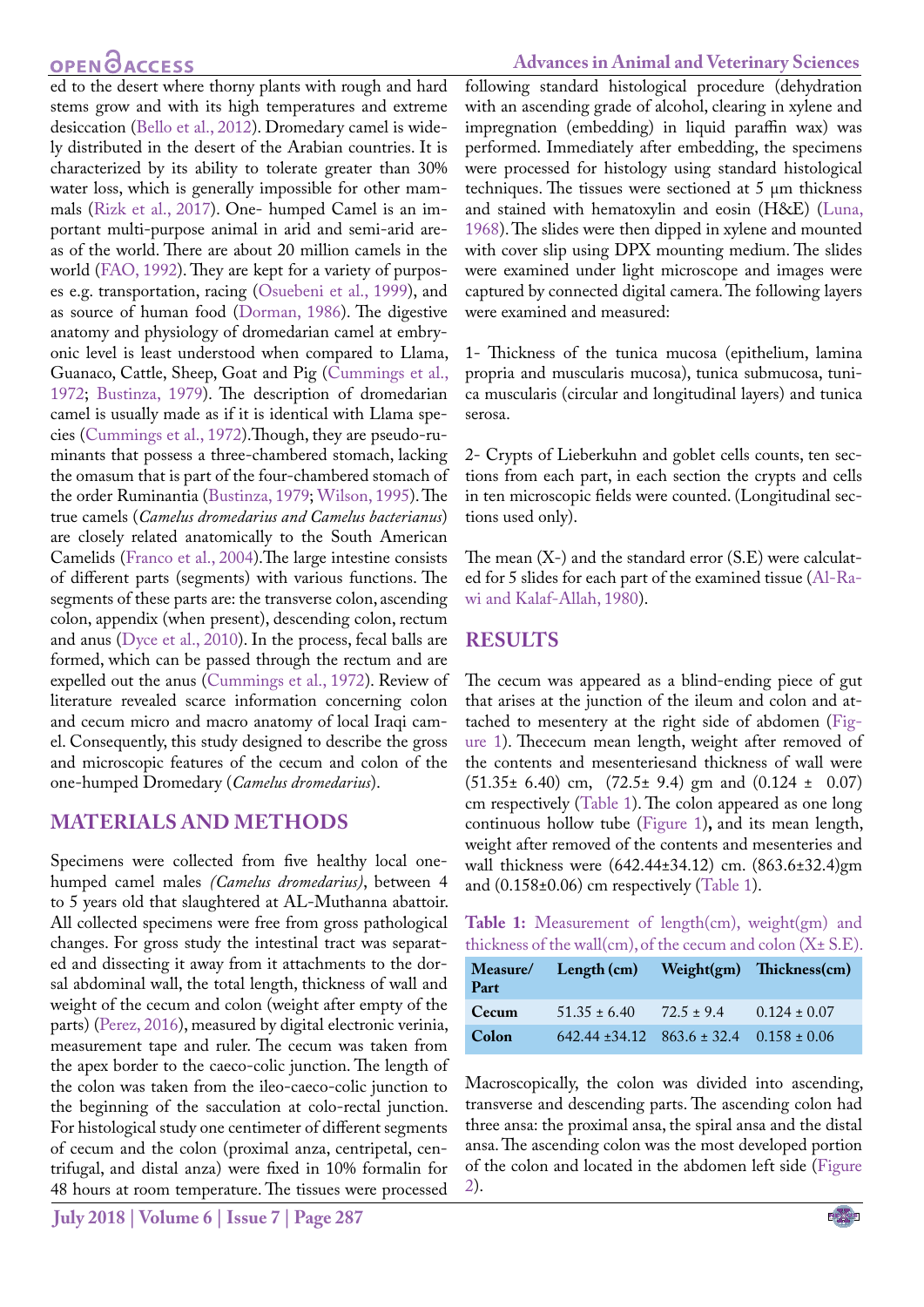## OPEN OACCESS

#### **Advances in Animal and Veterinary Sciences**



Figure 1: Gross appearance of GIT Showing: A- Rumen B- Abomasum C- Small intestine D- Cecum E-Colon

<span id="page-2-0"></span>

**Figure 2:** Gross appearnce of GIT Showing: A- Small intestine B- Cecum C- Colon

<span id="page-2-4"></span><span id="page-2-1"></span>

| Table 2: Measurement of thickness of the wall layers of the |  |  |
|-------------------------------------------------------------|--|--|
| cecum and colon $(\mu m)$ (X $\pm$ S.E).                    |  |  |

| <b>Measure</b> |            | Mucosa Submu- | Musculari-         | <b>Serosa</b> or   |
|----------------|------------|---------------|--------------------|--------------------|
| /Part          |            | cosa          | sexternia          | Adventatia         |
| Cecum          | $366.7\pm$ | $243.2+$      | 513.9 <sub>±</sub> | 187.9 <sub>±</sub> |
|                | 34.1       | 443           | 46.3               | 17.6               |
| Colon          | $487.9+$   | $124.8+$      | $694.7\pm$         | $212.7 \pm$        |
|                | 26.6       | 16.6          | 37.4               | 14.1               |

The cecum and colon wall was composed of the four tunicae (mucosa, submucosa, muscularis externa and serosa or adventitia).The tunica mucosa or the inner layer lined of the cecum and colon lumenwithout villi or plicae circulares. Colon mucosa and the submucosa exhibited temporary folds [\(Figure 3](#page-2-2) and [4](#page-2-3)). The mean thickness of these tunica in colon was more than that in cecum (487.9±26.6) μm and  $(366.7 \pm 34.1)$  μm respectively ([Table 2](#page-2-4)). The tunica mucosa were included three different layers; the lining simple columnar epithelium, the lamina proparia composed of loose connective tissue and several crypts of Lieberkuhn; and smooth muscle of the muscularis mucosa ([Figure 5](#page-3-0) and [6](#page-3-1)). The colon epithelium has large number of goblet cells. Goblet cells appeared as globular shaped unicellular mucous that dispersed among the columnar cells of the epithelium and lined of crypts of Lieberkuhn in tunica mucosa of the whole cecum and colon ([Figure 5,](#page-3-0) [6](#page-3-1) an[d 7\)](#page-3-2).



**Figure 3:** Histological section of cecum Showing: A- Mucosa B- Submucosa C- Muscularis Externia H&E 40X

<span id="page-2-2"></span>

**Figure 4:** Histological section of colon Showing: A- Mucosa B- Submucosa C- Muscularis Externia D-Folded H&E 40X

<span id="page-2-3"></span>The colon revealed large number of crypts of Lieberkuhn and goblet cells  $(31 \pm 4)$  and  $(262 \pm 11)$  respectively more than that in cecum  $(27 \pm 5)$  and  $(218 \pm 12)$  respectively [\(Table 3](#page-3-3)). The cecum and colon submucosa showed dense connective tissue that revealed absence of glands and aggregates of lymphatic nodules [\(Figure 5](#page-3-0)). The mean thickness of cecum submucosa was more than that in colon  $(243.2\pm44.3)\mu m$  and  $(124.8\pm16.6)\mu m$  respectively (Table. [2](#page-2-4)). The smooth muscle layers of muscularis externia revealed inner circular muscle layer in colon, however it wasrandomly oriented in cecum and its modified thickenings of the outer longitudinal muscle of the colon called taenia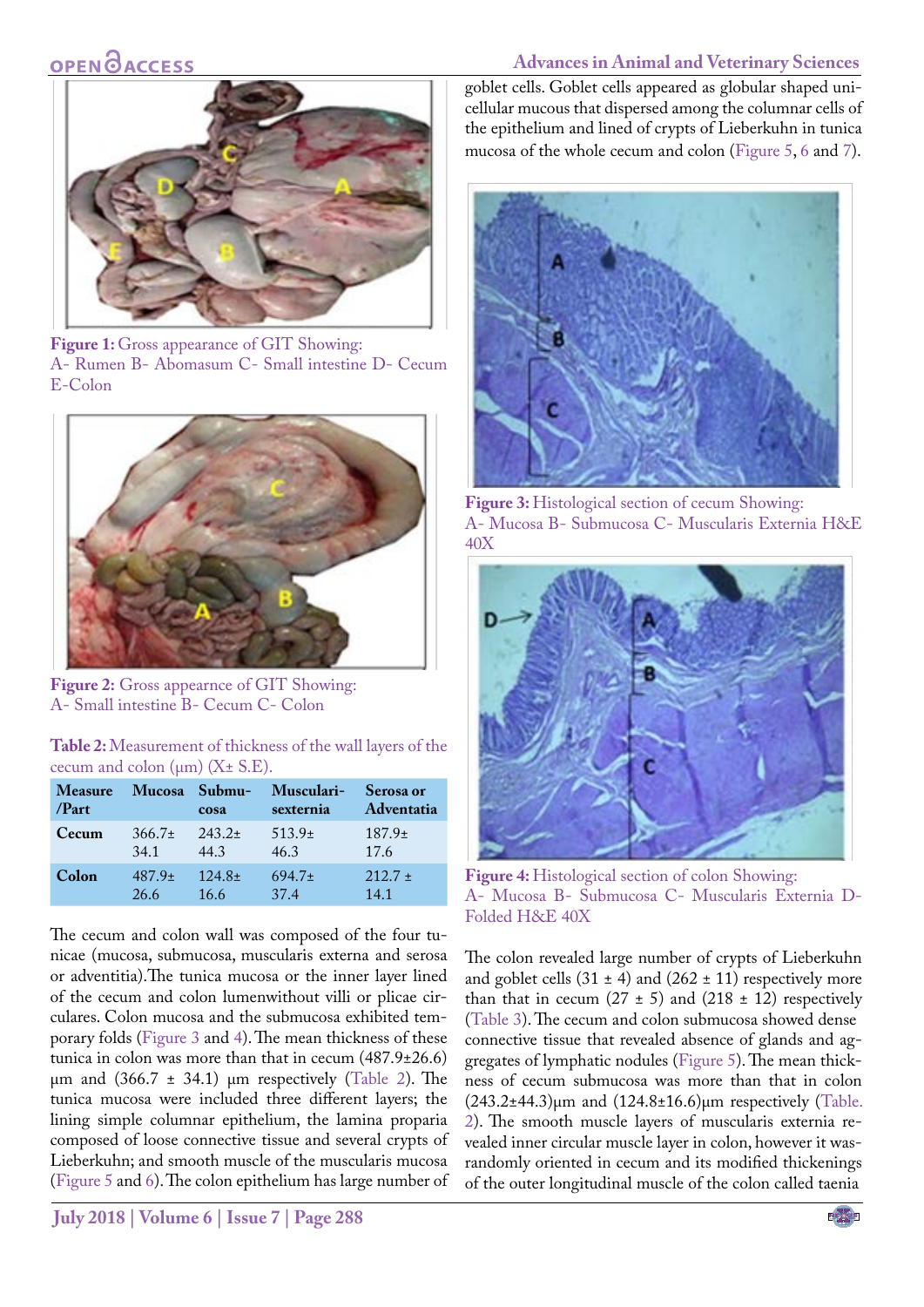## **OPEN**OACCESS



**Figure 5:** Histological section of cecum Showing: A- Mucosa B- Epithelium C- Lamina proparia D- Goblet cell E- Crypts of lieberkuhn F- Muscularis mucosa G-Submucosa H- Muscularis Externia H&E 100X

<span id="page-3-0"></span>

<span id="page-3-1"></span>**Figure 6:** Histological section of colon Showing: A- Mucosa B- Epithelium C- Lamina proparia D- Goblet cell E- Crypts of lieberkuhn F- Muscularis mucosa G-Submucosa H- Muscularis Externia H&E 100X

coli. The mean thickness of these tunica in colon was more than that in cecum  $(694.7 \pm 37.4) \mu m$  and  $(513.9 \pm 46.3) \mu m$ respectively. The colon and cecum revealed also both adventitia and serosa loose connective tissues with mesothelium, the mean thickness of these tunica in colon was more than that in cecum  $(212.7±14.1)μm$  and  $(187.9±17.6)μm$ respectively.

<span id="page-3-3"></span>**Table 3:** The number of crypts of Lieberkuhn and goblet cells per microscopic field  $(40X)$  in cecum and colon  $(\mu m)$  $(X \pm S.E)$ .

|              | Measure/Part Crypts of Lieberkuhn Goblet cells |              |
|--------------|------------------------------------------------|--------------|
| <b>Cecum</b> | $27 + 5$                                       | $218 \pm 12$ |
| Colon        | $31 + 4$                                       | $262 \pm 11$ |

#### **Advances in Animal and Veterinary Sciences**



Figure 7: Histologiccal section of cecum Showing: A- Mucosa B- Submucosa C- Lymphatic nodules D-Inner layer of muscularis Externia E- Outer longitudinal layer of muscularis Externia F- Serosa H&E 40X

<span id="page-3-2"></span>

**Figure 8:** Histological section of colon Showing: A- Mucosa B- Submucosa C- Inner circular layer of muscularis Externia D- Outer longitudinal layer of muscularis Externia (taenia coli) E- Serosa H&E 40X

### **Discussion**

Digestive system of camelids is somehow alike to ruminants in several aspects, including regurgitation of ingesta and active microbial fermentation in the stomach [\(Frand](#page-5-10)[sonet al., 2003](#page-5-10)). The small and large intestine of the *Llama*  and the *Alpaca* occupy most of the space caudally and caudodorsal to the abomasum, particularly in the right paralumbar fossa ([Cebra et al., 2002\)](#page-5-11). However, it lies almost entirely to the right of the midline, packed mainly into the dorsal part of the abdomen, partially in the hypochondriac sub region, in ruminants [\(Dyce et al., 2010](#page-5-8)). Both caecum and colon were smooth externally and had no sacculations or bands. Colon is larger in its part and coiled in manner similar to that of the pig ([Dyce et al., 2010](#page-5-8)).The gross anatomy of this study showed that ascending colon of the camel had three ansae (proximal, spiral and distal) and this results are in agreement with observations described previously for bovine, ovine and caprine (Franco et al., 1993)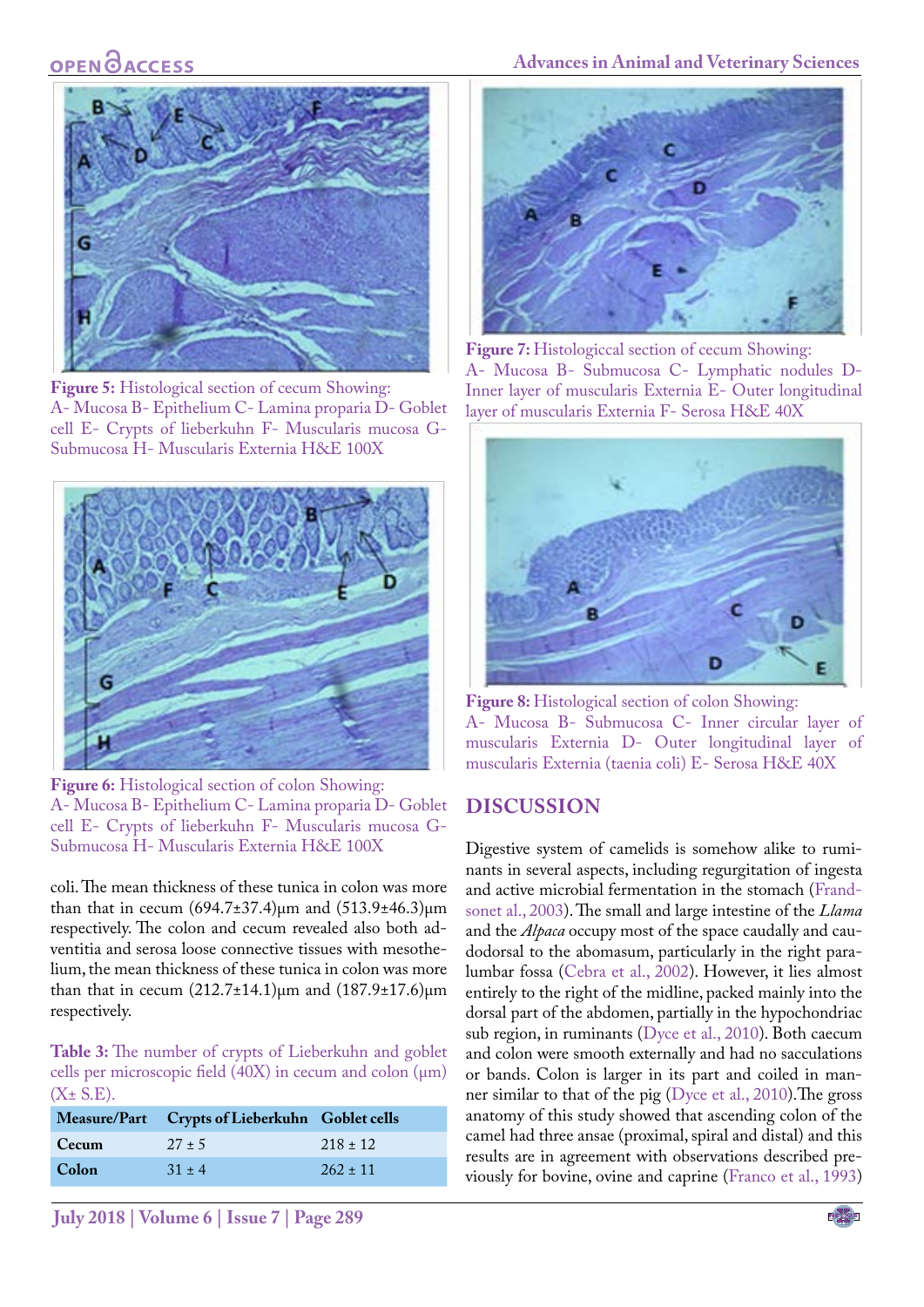## **OPEN**<sub>d</sub>

#### **Advances in Animal and Veterinary Sciences**

and *Myocastor coypus* (Perez et al., 2008). The main function of the cecum and colon as parts of the large intestine is to reclaim excess moisture and return it to the body (Franco et al., 1993). Fecal balls are formed and passed through the rectum and are expelled out the anus [\(Cumming,1972](#page-5-5)). One of the functions of the colon is to absorption of vitamins B and K, some electrolytes (Na+ and Cl−), and most of the remaining water, to form stools, and to eliminate it [\(Maloiy et al., 1980\)](#page-5-12). The proximal half of the colon absorbs salts (e.g., sodium chloride), water, and vitamins produced by bacteria. Storage, however the distal half of the colon holds feces until it is eliminated (Pérez et al., 2016).

In the present study the cecum appeared as a blind-ending piece of gut that arises at the junction of the ileum and colon. Moreover, its attached to mesentery and the colon was structured as one long continuous hollow tube. Simultaneously, the colon was divided into ascending, transverse and descending parts. The ascending colon had three ansa: the proximal ansa, the spiral ansa and the distal ansa. The ascending colon was the most developed portion of the colon that located in left side of abdomen. These observations arein agreement with previous reported findings in the alpaca, dromedary and Giraffe (Pérez et al., 2016; Pérez et al., 2009).

The cecum and colon wall was composed of the four tunicae (mucosa, submucosa, muscularis externa and serosa or adventitia). The tunica mucosa is the inner layer that lined the cecum and colon lumen and didn't revealed villi. This result is in agreement with observations reported previously in ruminants and camelid ([Dellmann and Brown, 1987;](#page-5-13) [Althnaian et al., 2013\)](#page-4-5). The tunica mucosa of cecum and colon was included three different layers;the lining simple columnar epithelium with large number of goblet cells, the lamina proparia composed of loose connective tissue and several crypts of Lieberkuhn and smooth muscle of the muscularis mucosa. However, the submucosa of cecum and colon revealed dense connective tissue and no gland and aggregates of lymphatic nodules extending to the mucosa. The smooth muscle layers of muscularis externia revealed inner circular muscle layer in colon and were slightlyand randomly oriented in cecum with modified thickenings of the outer longitudinal muscle of the colon that called taenia coli. These findings are compatible with previous observations reported for the one humped camel colon [\(Al](#page-4-6) [Hussany et al., 2013](#page-4-6)).

The lining epithelium of the entire colon is simple columnar with large number of goblet cells. The glands appeared as simple straight tubular with large number of goblet cells and thin muscularis mucosa that was always present below the glands separating the lamina propria from the tunica submucosa. In few regions of the tunica submucosa, a small aggregation of lymphoid tissues was observed. The tunica

submucosa was composed of regular connective tissue with blood vessels, and lymphatics scattered within it. Submucosal nerve plexus and ganglia were present inside the tunica submucosa. The tunica muscularis appeared to consist of relatively thick inner circular layer and much smaller outer longitudinal cell layers. Inner circular layer appeared to consist of two layers of almost equal sizes separated by thin intermuscular connective tissue and the cecum of the camel likely cecum of the Giraffe, which was smooth externally and had no sacculations or bands (Perez et al., 2009). These observations are unlikely to previous reported results of equine cecum and in cattle, sheep and goat ([Kad](#page-5-14)[am et al., 2011](#page-5-14)). In conclusion, this study described the macro and microscopical observations on the camel and cecum and colon. The authors recommend more studies on the different parts of the camelids digestive system and compare it with others ruminants.

### **Acknowledgements**

The authors gratefully acknowledge college of veterinary medicine / the university of AL Muthanna for the their gracious assistance.

### **Conflict of Interest**

The authors declare that they have no conflict of interest.

## **Authors Contribution**

All authors contributed equally.

### **References**

- <span id="page-4-6"></span>• Al-Hussany BF, AbassTh A, Morteta Al-Medhtiy (2013). Histological investigation of the cells in colon one humped camel *(Camelus dromedarius)*. Bio. J. Kufauni. (5) (1) : 1-13.
- <span id="page-4-4"></span>• Al-Rawi KM, Kalaf-Allah IS (1980). Design and Analysis Agriculture Experiments. Dar-Al Kutub-Mosul, Iraq. Pp: 65: 95-107.
- <span id="page-4-5"></span>• Althnaian TA, Alkhodair KM, Albokhadaim IF, Abdelhay M Ali, Homeida AM, El-Bahr SM (2013). Histological and Histochemical Investigation on Duodenum of Dromedary Camels (*Camelus dromedarius*). Sci. Int. 1(6): 217-221. [https://doi.org/10.17311/sciintl.2013.217.221](https://doi.org/10.17311/sciintl.2013.217.221 )
- <span id="page-4-2"></span>• Bello A, Onyeanusi BI, Sonfada ML, Adeyanju JB, Umar AA, Umaru MA, Shehu SA, Hena SA (2012). Histomorphological studies of the prenatal development of esophagus of one humped camel (*camelus dromedarius*). Scient. J. Agric. 1.4: 100-104.
- <span id="page-4-1"></span>• Burton M (1972).The World Encyclopaedia of Animals. World Publishing Company. New York. Pp 1422.
- <span id="page-4-0"></span>• Burton M, Burton R, Marshal lC (1969).The International Wildlife Encyclopedia. BPC Publishing Limited. New York. 10: 1329 – 1331.
- <span id="page-4-3"></span>• Bustinza AV (1979). South American Camelids. International